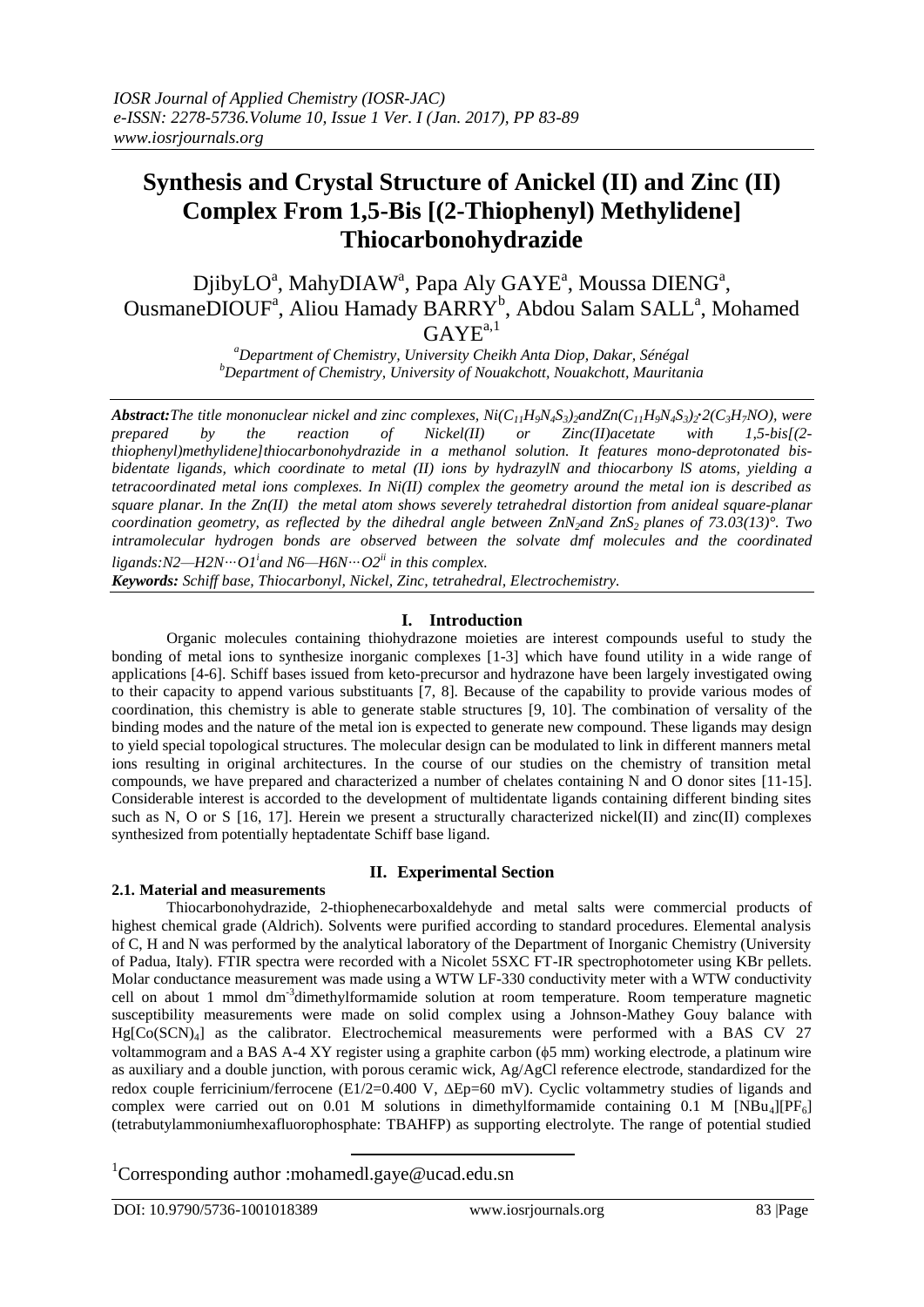was between +1 and -1.5 V. The solution was purged with nitrogen steam for 5 min before measurement and the working electrode was polished before experiment with diamond paste. The procedure was performed at room temperature and a nitrogen atmosphere was maintained over the solution during the measurements.

### **2.2. X-ray data collection, structure determination, and refinement**

Slow evaporation of dmf solution gave X-ray quality crystals of the compound. The details of the X-ray crystal structures solution and refinement are given in Table I. The details of the X-ray crystal data, structure solution and refinement are given in Table 1. Diffraction data were collected using a CAD4 EXPRESS diffractometer with graphite monochromatized Mo K $\alpha$  radiation ( $\lambda$  = 0.71073 Å). All data were corrected for Lorentz and polarization effects and for absorption by semi empirical methods based on symmetry-equivalent and repeated reflections. Complex scattering factors were taken from the program package *SHELXTL* [18]. The structures were solved by direct methods which revealed the position of all non-hydrogen atoms. All the structures were refined on  $F^2$  by a full-matrix least-squares procedure using anisotropic displacement parameters for all non hydrogen atoms [19]. The hydrogen atoms were located in their calculated positions and refined using a riding model. Molecular graphics were generated using *ORTEP-3* [20].

| Compound                          | $Ni(HL)$ <sub>2</sub>          | $Zn(HL)$ <sub>2</sub> DMF                |  |
|-----------------------------------|--------------------------------|------------------------------------------|--|
| Formula of refinement             | $C_{22}H_{18}N_8S_6Ni$         | $C_{22}H_{18}N_8S_6Zn \cdot 2(C_3H_7NO)$ |  |
| Molecular weight (g/mol)          | 645.51                         | 798.37                                   |  |
| Crystal system                    | Orthorhombic                   | Monoclinic                               |  |
| Space group                       | Pbca                           | $P2_1$                                   |  |
| $a(\AA)$                          | 11.719(1)                      | 12.1802 (9)                              |  |
| b(A)                              | 9.040(1)                       | 9.7488(7)                                |  |
| $c(\AA)$                          | 25.788(1)                      | 16.8456 (12)                             |  |
| $\beta$ (°)                       | 90                             | 109.181(1)                               |  |
| $V(A^3)$                          | 2732(2)                        | 1889.2 (2)                               |  |
| $D_c(g \text{ cm}^{-3})$          | 1.569                          | 1.403                                    |  |
| Z                                 | $\overline{4}$                 | $\mathfrak{D}$                           |  |
| Crystal size (mm)                 | $0.30 \times 0.30 \times 0.06$ | $0.35 \times 0.15 \times 0.10$           |  |
| Crystal colour                    | vellow                         | vellow                                   |  |
| Crystal habit                     | square plate                   | prismatic                                |  |
| Mo $K_{\alpha}(\AA)$              | 0.71073                        | 0.71073                                  |  |
| $\mu$ (mm <sup>-1</sup> )         | 1.20                           | 1.02                                     |  |
| T(K)                              | 293(2)                         | 293(2)                                   |  |
| $2\theta_{\text{max}}$            | 25.24                          | 25.02                                    |  |
| hklrange                          | $-14, 14; -10, 10; -30, 30$    | $-14, 14; -11, 11; -20, 20$              |  |
| Measuredreflections               | 16273                          | 14527                                    |  |
| Independent reflections           | 2490                           | 3541                                     |  |
| Reflections with $I > 2\sigma(I)$ | 1650                           | 2747                                     |  |
| Parameters                        | 172                            | 430                                      |  |
| Restraints                        | 1                              | $\mathcal{L}$                            |  |
| $R_{\rm int}$                     | 0.045                          | 0.048                                    |  |
| $R_1$ (F) [I > 2 $\sigma(I)$ ]    | 0.042                          | 0.036                                    |  |
| $wR_2(F^2)$                       | 0.115                          | 0.102                                    |  |
| Goodness-of-fit                   | 0.999                          | 1.06                                     |  |
| $\Delta\rho_{\min, \max}(\AA^3)$  | $-0.37, 0.54$                  | $-0.31, 0.35$                            |  |
|                                   |                                |                                          |  |

**Table-1**. Crystallographic data and refinement parameters for (**1**) and (**2**).

# **2.3. Synthesis of ligand (H2L)**

To a 50 mL round bottom flask thiocarbonohydrazide (2.12 g, 0.020 mol)dissolved in methanol (10 mL) and 2-thiophenecarboxaldehyde (4.49 g, 0.040 mol) inmethanol (10 mL) were added to yield immediately and quantitatively a whiteprecipitate. The precipitate was separated by filtration, washed with methanol and ether and dried under vacuum. The compound is insoluble in common organic solvent. Yield 4.15 g, 70.5%; m.p. 482 K. IR data (cm<sup>-1</sup>) 3448, 1592, 1540, 1505, 1259, 1227 and 710. Anal.Calc. for C<sub>11</sub>H<sub>10</sub>N<sub>4</sub>S<sub>3</sub>(%): C, 44.87; H, 3.42; N, 19.03; S, 32.67. Found: C, 44.85; H, 3.40; N, 19.07; S, 32.69.Mass spectrum (m/z, 294).

# **2.4. Synthesis of [Ni(HL)2] (1)**

Methanolic solution (5mL) of nickel acetate tetrahydrate (0.3111 g, 1.25 mmol) was added to a methanolicsuspension (10 mL) of the ligand prepared above (0.6958 g, 2.5 mmol). The resulting mixture was refluxed for two days. The green solution was filtered and then allowed to evaporate slowly. The resulting powder was recrystallized from dimethylformamide solution. After one week, yellow powder was obtained. The powder was separated and dried in air. The resulting powder was recrystallized again from dimethylformamide solution. After one week, yellow crystals suitable for X-ray analysis were obtained (yield: 75%); Anal. Calc. for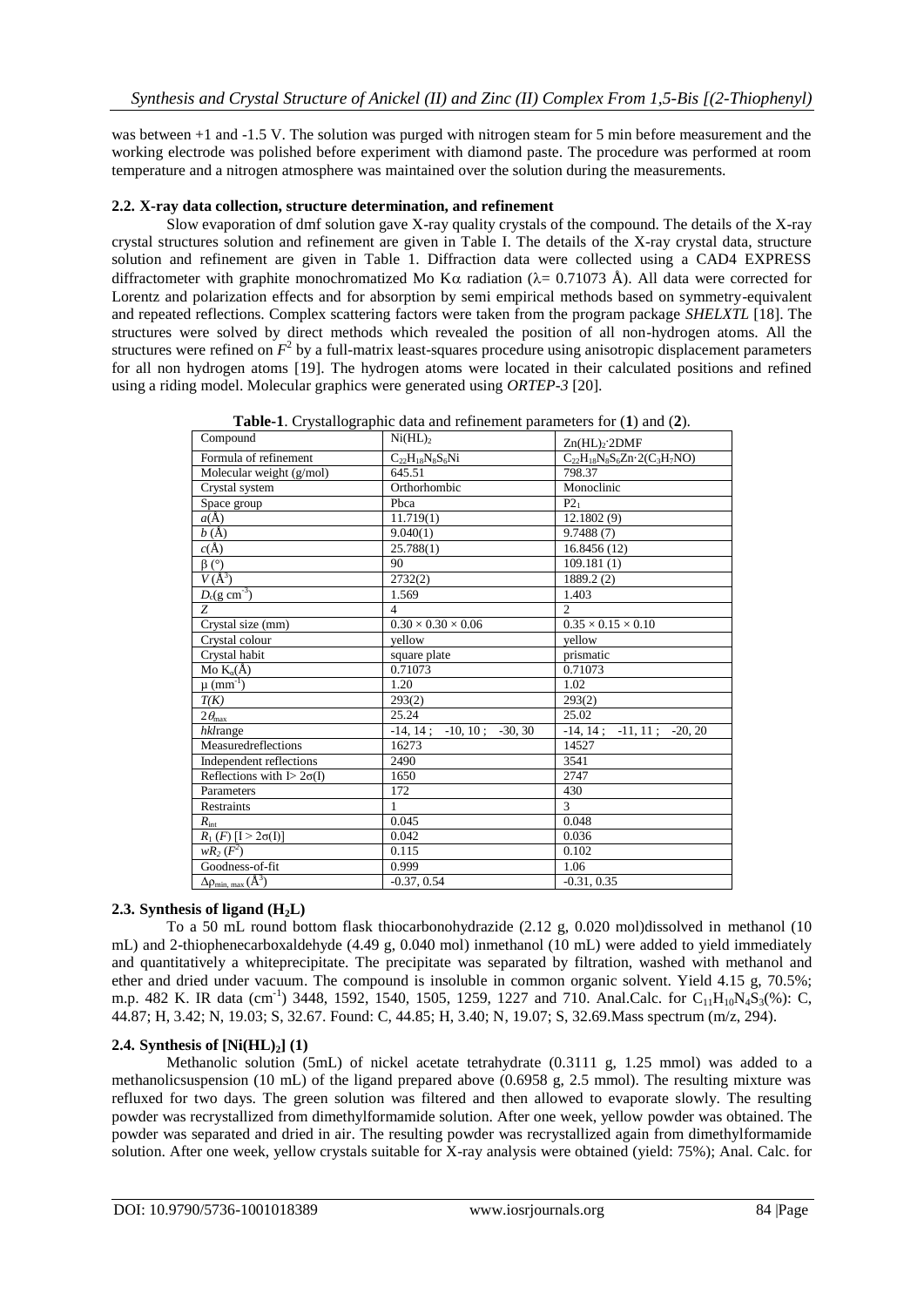$C_{22}H_{18}NiN_8S_6$  (%): C, 40.93; H, 2.81; N, 17.36; S, 29.80. Found: C, 40.81; H, 2.71; N, 16.85; S, 28.99. Selected IR data (cm<sup>-1</sup>, in KBr pellet): 1575, 1562, 1512, 1429, 1366 and 1210. $\mu_{eff}$  = diamagnetic.

# **2.5. Synthesis of [Zn(HL)2] .2DMF (2)**

Methanolic solution (5mL) of zinc acetate dihydrate (0.2744 g, 1.25 mmol) was added to a me than olicsuspension (10 mL) of the ligand prepared above (0.6958 g, 2.5 mmol). Theresulting mixture was refluxed for one day. The yellow solution was filteredand then allowed to evaporate slowly. The resulting powder was recrystallizedfrom dimethylformamide solution. After one week, yellow crystals suitable forX-ray analysis were obtained. The crystals were separated and dried in air(yield: 65%);Anal. Calc. for  $C_{28}H_{32}ZnN_{10}O_2S_6$  (%): C, 42.12; H,4.04; N, 17.54; S, 24.10. Found: C, 42.14; H, 4.06; N, 17.50; S, 24.12. Selected IR data (cm<sup>-1</sup>, in KBrpellet): 3314, 3100, 1575, 1559, 1504 and 1240.Paramagnetic.

### **3.1. Spectroscopic studies**

### **III. Resultsand Discussion**

The results of the elemental analysis are in good agreement with the calculated values. The mononuclear complexes are stable in air, non-hygroscopic, insoluble in water but are easily soluble in methanol and DMF. The electrolytic nature of the complexes was measured in DMF at  $10^{-3}$  M. The molar conductivities  $Λ$  are 4.1 Ω<sup>-1</sup>cm<sup>2</sup>mol<sup>-1</sup> for Ni(II) complex and 1,3 Ω<sup>-1</sup>cm<sup>2</sup>mol<sup>-1</sup> for Zn(II) confirming that they are nonelectrolytic in DMF solutions [21]. In the solid-state IR spectrum of the ligand H2L, characteristic band of ligand observed at 1575 cm<sup>-1</sup> is assigned to the conjugated C=N vibration band. Bands in the region 3300-3100 cm<sup>-1</sup> are attributed to the  $v(N-H)$  vibrations of the hydrazide moieties. The band at 1210 cm<sup>-1</sup> is assignable to the thione C=S function. Upon coordination, the solid-state IR spectra of the complexes were compared with that of the ligand. It was found that C=N bands vibration in these complexes are 1575 and 1562 cm<sup>-1</sup> for Ni(II) complex and 1575 and 1559 cm<sup>-1</sup> for Zn(II)complex. The presence of the first band at 1575 cm<sup>-1</sup> show that one of the azomethine is not coordinated to the metal center. The presence of the new second bands showing a shift to lower frequencies is indicative of the involvement of one of the nitrogen atom of azomethine (CH=N) groups in Metal-Nitrogen bond formation. The remaining of bands in the region 3300-3100 cm<sup>-1</sup>  $v(N-H)$ , the absence of a band at 1210 cm<sup>-1</sup> $v(C= S)$  combined to the apparition of a band near 710 cm<sup>-1</sup> $v(C-S)$  indicates evidence for ligand coordination to the metal ions in its monodeprotonated form.The solid state UV–Vis spectrum of the ligand HL shows two absorption bands at 294–296 and 328–334 nm due to  $\pi \rightarrow \pi^*$  transitions of the aromatic rings and  $n \rightarrow \pi^*$  transitions of the C=N groups. The UV–Vis spectrum was recorded in methanol solution in the range of 260–800 nm for nickel(II) complex.LMCT bandsobserved at 424nm and 450 nm can be assigned respectively to N→Ni andS→Nicharge transfer. The high intensity charge transfer (CT) band S→Nihide some of the three expected transitions corresponding to  ${}^{1}A_{1g} \rightarrow {}^{1}A_{2g}$ ,  ${}^{1}A_{1g} \rightarrow {}^{1}B_{1g}$  and  ${}^{1}A_{1g} \rightarrow {}^{1}E_{g}$  for square planar Ni(II) complex[22].Only a weak broad band in the 520–600 nm region is attributed to the square planar Nickel(II) d–d transition. These observations coupled to X-ray crystal structure analysis support a square-planar geometry for the nickel(II) complex.

### **3.2. Electrochemistry study**

The electrochemical properties of the Ni(II) complex was examined by cyclic voltammeter using a graphite carbon working electrode and a Pt-wire auxiliary electrode in dry dimethylformamide using 0.1 M [n- $Bu_4N$ . ClO<sub>4</sub> as the supporting electrolyte. The voltammetric parameters were studied in the scan rate interval 100–180 mV s<sup>-1</sup>. In Figure 1, curve (a) describes the electrochemical behavior of the free ligand in DMF medium. We note one oxidation and one reduction pics (*Epa1*, *Epc1*). The electro activity field is limited by the solvent's walls of oxidation and reduction. Curve (b) shows the electrochemical behavior of the Ni complex. Two new peaks (*Epa2*, *Epc2*), which are attributed to oxidation and reduction peaks of Ni complex with the organic ligand are revealed.

The ligand showed one irreversible oxidation at  $Epa_1 = 1.14$  V and one irreversible reduction at  $Epc_1 =$  $-1.45$  V versus Ag/AgCl in the scan rate of 0.10 Vs<sup>-1</sup>. The complex [Ni(HL)<sub>2</sub>] exhibited one anodic wave at Epa2 = 1.66 V with corresponding one cathodic wave  $Epc<sub>2</sub> = -1.1$  V. The anodic wave is assigned to the oxidation of  $[Ni(HL)_2]$  complex  $Ni<sup>H</sup>/Ni<sup>III</sup>$  while the corresponding cathodic peak wave is attributed to the

reduction process of the  $[Ni(HL)_2]$  complex  $Ni^{3+}$   $+e^ \longrightarrow$   $Ni^{2+}$  which appears at different position of Epc1 of the ligand reduction process. A cathodic response recommended for reduction  $Ni^{III}/Ni^{II}$  is observed at -1.10 V versus Ag/AgCl (Figure 2). Those facts are indicative that the oxidation and reduction processes of the complex are not based on the ligand. Changes in peak intensities  $Epa_1$ ,  $Epa_2$  and  $Epc_2$  depending on the potential scan rate (log Ip = f(logV)) are shown in Figure 3. In the range 100-180 mV/s the dependency of  $Epa<sub>I</sub>$  peak is linear and the slope of the straight line (0.48) is close proximity of 0.5 which is indicative that the electrochemical behavior of the ligand is limited by diffusion. *Epa<sup>2</sup>* and *Epc<sup>2</sup>* are also a linear dependence but the recorded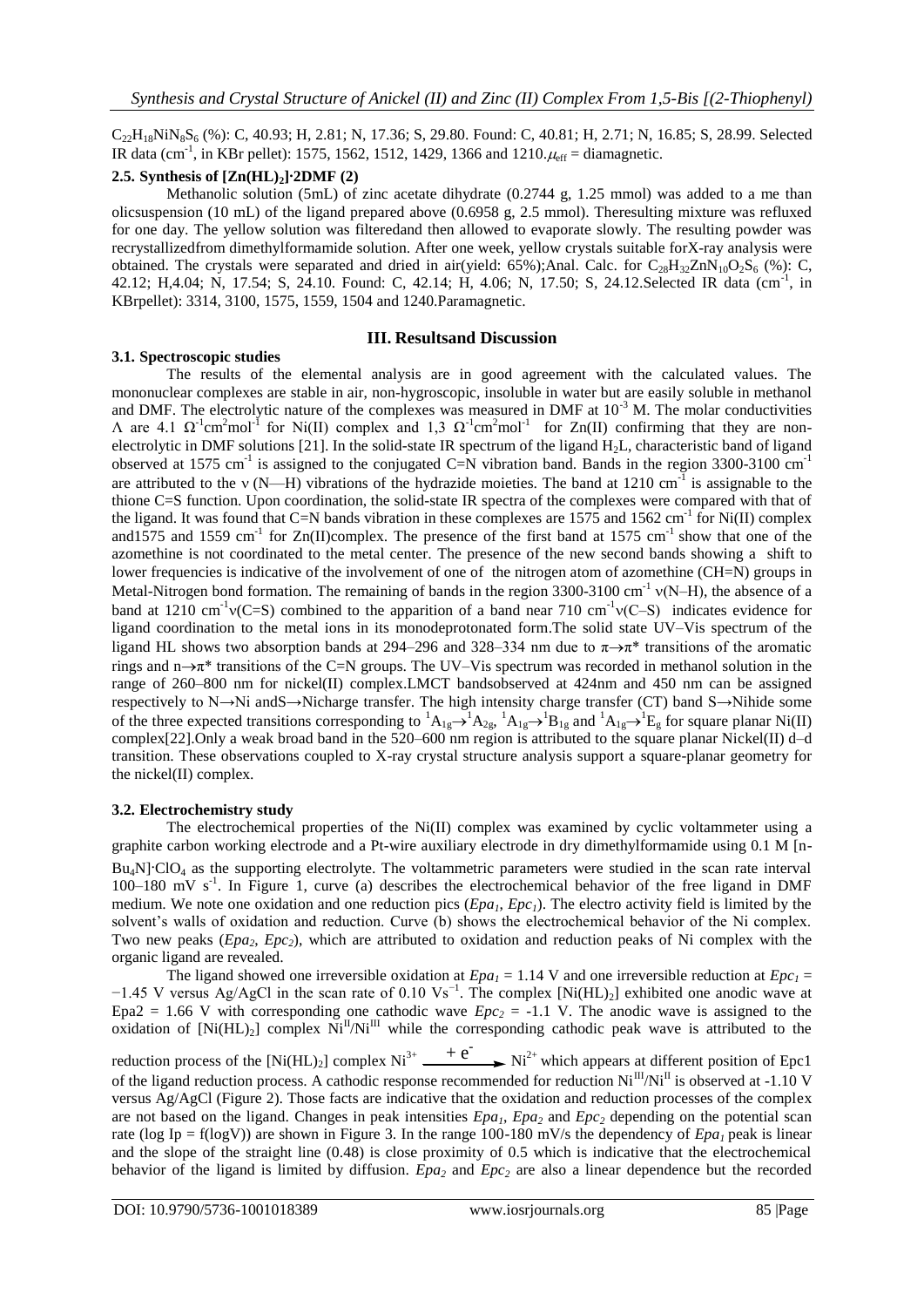slopes (0.42 and 0.44 respectively) are not indicative of electrochemical reaction kinetics controlled by diffusion phenomena [23].



**Figure 1**: Cyclic Votammograms of the complex (blue) and the ligand (red) in DMF containing 0.1 M [NBu4][PF6]. Scan rate: 100 mV. Working electrode: a 5 mm diameter of graphite carbon electrode.



**Figure 2**: Cyclic Votammograms of the complex in DMF containing 0.1 M [NBu<sub>4</sub>][PF<sub>6</sub>]. Scan rate: 100, 120, 140 180 and 200 m V.Working electrode: a 5 mm diameter of graphite carbon electrode.

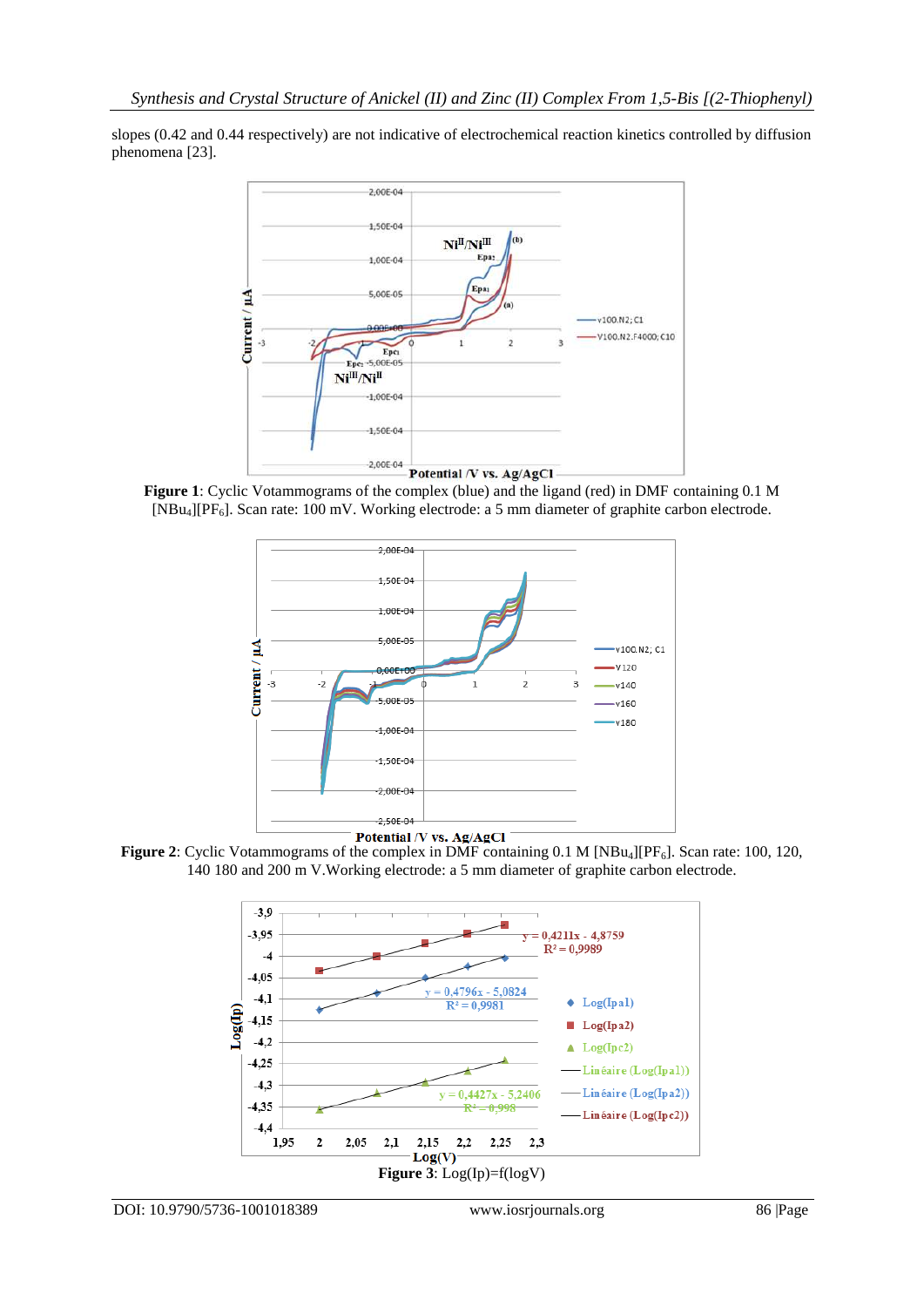# **3.3.Crystal structures of complexes**

The nickel(II) complex crystallizes in the orthorhombic space group *Pbca*. A perspective view of the complex structure is shown in Figure4 and main bond lengths and angles are listed in Table 2. The X-ray structure determination reveals that the complex consists of a discrete centrosymmetric mononuclear unit  $[Ni(HL)_2]$ . The potential heptadentate ligand  $H_2L$  acts like a bidentate monodeprotonated ligand with the thiophenyl groups and one of the thiohydrazonic moieties remaining uncoordinated. The nickel(II) ion is linked to two molecules ligand by one imino nitrogen atom $(N1, N1^i)$  and one sulfur atom, in his thiolato form,  $(S3, S3^i)$ per each molecule ligand ( $i = -x+1$ ;  $-y$ ;  $-z+1$ ), resulting in square planar geometry. The square planar coordination geometry is almost regular in the Ni(II) complex. The four bond angles around the metal are all close to 90°. The bite angles corresponding to the formation of the five-membered rings (NiSCNN) slightly contracted with a value of  $86.17(8)^\circ$  while the others are slightly enlarged to  $93.83(8)^\circ$ . This low flatness deviation is attested by the trans angles  $N1-Ni-N1$ <sup>i</sup> and  $S3-Ni-S3$ <sup>i</sup> which are  $180(1)^\circ$  [24]. Inspection of the bond lengths indicates that the ligand is coordinated to the Ni(II) ions in his thiolato form. Indeed the bonds length C11–S3 with 1.724(4) Å value is consistence with a simple bond [22]. Thevalues of bond lengths C5–N4  $(1.281(5)$  Å)and  $(C6-N1)$   $(1.300(4)$ Å)indicate a double bonds character [25]. The Ni–S and Ni–N bond lengths values  $[2.1699(8)\text{\AA}$  and  $1.913(3)\text{\AA}$  are comparable to those found for the corresponding distance  $[2.1766(7)\text{\AA}$ and 1.908(3)] in the tetracoordinated square planar complex  $[Ni(L)]$  (were HL = benzyl-3-(3-hydroxyphenyl methyl ethylene)hydrazine carbodithioate))[26].

| Ni1—N1          | 1.913(3)  | $Zn1 - N8$           | 2.036(4)   |
|-----------------|-----------|----------------------|------------|
| $Ni1 - S3$      | 2.1699(8) | $Zn1 - N4$           | 2.066(5)   |
| $C1 - S1$       | 1.705(6)  | $Zn1$ —S5            | 2.2634(19) |
| $C4 - S1$       | 1.714(4)  | $Zn1-S2$             | 2.2815(17) |
| $N2 - N1$       | 1.386(4)  | $S2-C6$              | 1.739(6)   |
| $N1 - C6$       | 1.300(4)  | $S5 - C17$           | 1.745(6)   |
| $C2-C1$         | 1.335(7)  | $N1$ —C5             | 1.263(7)   |
| $S2 - C7$       | 1.712(4)  | $N1 - N2$            | 1.364(7)   |
| $S2 - C10$      | 1.702(4)  | $N3 - N4$            | 1.379(6)   |
| $N2 - C11$      | 1.299(4)  | $N4$ —C7             | 1.291(8)   |
| $N4 - N3$       | 1.366(4)  | $N2-C6$              | 1.367(7)   |
| $N3 - C11$      | 1.349(5)  | $N3$ —C6             | 1.307(7)   |
| $C11 - S3$      | 1.724(4)  | $N8$ —Zn1—N4         | 121.0(2)   |
| $C5 - N4$       | 1.281(5)  | $N8 - Zn1 - S5$      | 86.76(14)  |
| $S3 - Ni1 - S3$ | 180.0(1)  | $N4 - Zn1 - S5$      | 114.42(15) |
| $N1 - N11 - N1$ | 180.0(1)  | $N8-$<br>$-Zn1 - S2$ | 114.26(13) |
| $N1 - Ni1 - S3$ | 86.17(8)  | $N4 - Zn1 - S2$      | 86.05(13)  |
| $N1 - N11 - S3$ | 93.83(8)  | $S5 - Zn1 - S2$      | 138.44(9)  |

**Table-2**. Selected bond distances  $[\hat{A}]$  and angles  $[\text{deg}]$  for the  $Ni<sup>H</sup>$  and  $Zn<sup>H</sup>$  complexes.

| <b>Table-3.</b> Hydrogen bonds for the $NiH$ complex $\hat{A}$ and deg]. |         |              |              |                   |  |  |
|--------------------------------------------------------------------------|---------|--------------|--------------|-------------------|--|--|
| $D$ —H…A                                                                 | $D$ —H  | $H \cdots A$ | $D \cdots A$ | $D$ —H $\cdots$ A |  |  |
| $N2$ —H2N…O1i                                                            | 0.91(2) | 2.01(4)      | 2.868(8)     | 156(7)            |  |  |
| $N6$ —H $6N \cdots$ O2ii                                                 | 0.91(2) | 1.93(3)      | 2.819(10)    | 165(7)            |  |  |
| $\sim$ $\sim$                                                            |         |              |              |                   |  |  |

Symmetry codes: (i)  $-x+2$ , y+1/2,  $-z+3$ ; (ii)  $-x+2$ , y-1/2,  $-z+2$ .



**Figure 4***:ORTEP* plot (30% probability ellipsoids) showing the molecule structure of the Ni<sup>II</sup> complex.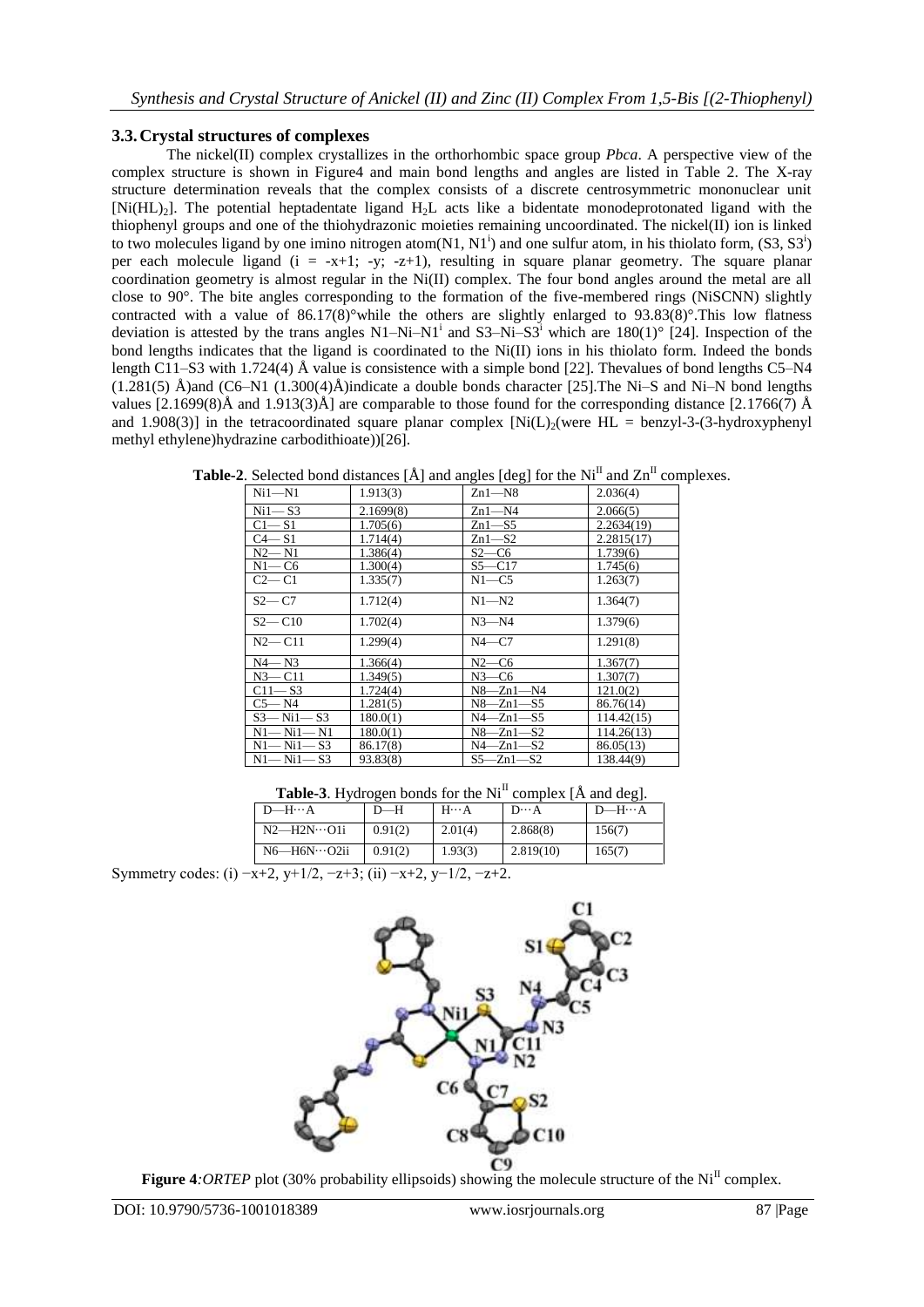

**Figure 5:(a) ORTEP** plot (30% probability ellipsoids) showing the molecule structure of the  $\text{Zn}^{\text{II}}$  complex.  $(b)$ The Crystal packing of the  $\text{Zn}^{\text{II}}$  complex with hydrogen bonds.

The zinc(II) complex crystallizes in the monoclinic space group  $P_{2}$ . The coordination of the thiocarbonohydrazone to  $\text{Zn}^{\text{II}}$  results in the formation of two five membered (ZnSCNN) chelating rings. The following bonds C6–N2, C17–N7which are simple in character in the uncoordinated ligand molecule are altered in the complex and become double bond character with bond lengths of 1.307(6)  $\AA$  and 1.292(7)  $\AA$  respectively. The bond C6–S2 and C17–S5 which were double in character become a simple bond with values length of 1.745(6) Å and 1.739(6) Å respectively. These facts are indicative of deprotonation of the N2–H and N7–H resulting in thio iminolisation of the ligand upon coordination. The title compound crystallizes in the monoclinic space group of  $P_{21}$  and Figure 5 depicts its mononuclearstructure. The Zn(II) center of the molecule complex is tetracoordinated. Two molecules ligands are coordinated to the  $\text{Zn}^{\text{II}}$  ion. Each molecule ligand provides one nitrogen atom from hydrazone and one S atom from the thiocabono moieties which constitute the severely distorted tetrahedral environment around the  $\text{Zn}^{\text{II}}$ center. The dihedral angle between the  $\text{Zn}N_2$  and  $\text{Zn}S_2$  planes is 73.03(13)°. The severely distorted tetrahedral geometry can be indicated by the bond angles subtended at Zn:  $N-Zn-N = 121.0(2)°$ ,  $S-Zn-S = 138.44(9)°$  and  $S-Zn-N$  in the range of 86.05(13)-114.42(15)°. The Zn–S bond lengths values  $[2.2634(19)$  Å and  $2.2815(17)$  Å] are comparable to those found for the corresponding distance [2.3117(6) Å] in the tetracoordinated complex  $[Zn(5-CF_3pyS)_2(bipy)]$  [27]. The Zn–N bond distances [2.036(4)Å and 2.066(5)  $\AA$  are essentially the same as those found in zinc complexes with hydrazone ligands [2.113(2) Å][28].The zinc and sulfur atoms as well as the zinc and the nitrogen atoms are rigorously coplanar for the  $(ZnS<sub>2</sub>)$  and  $(ZnN<sub>2</sub>)$ . In this compound, there is hydrogen bonding involving the NH of the hydrazonic moieties of the ligand molecules [N2 and N6] and the oxygen atoms of the uncoordinated dmf molecules [O1 and O2] (Table 2) .